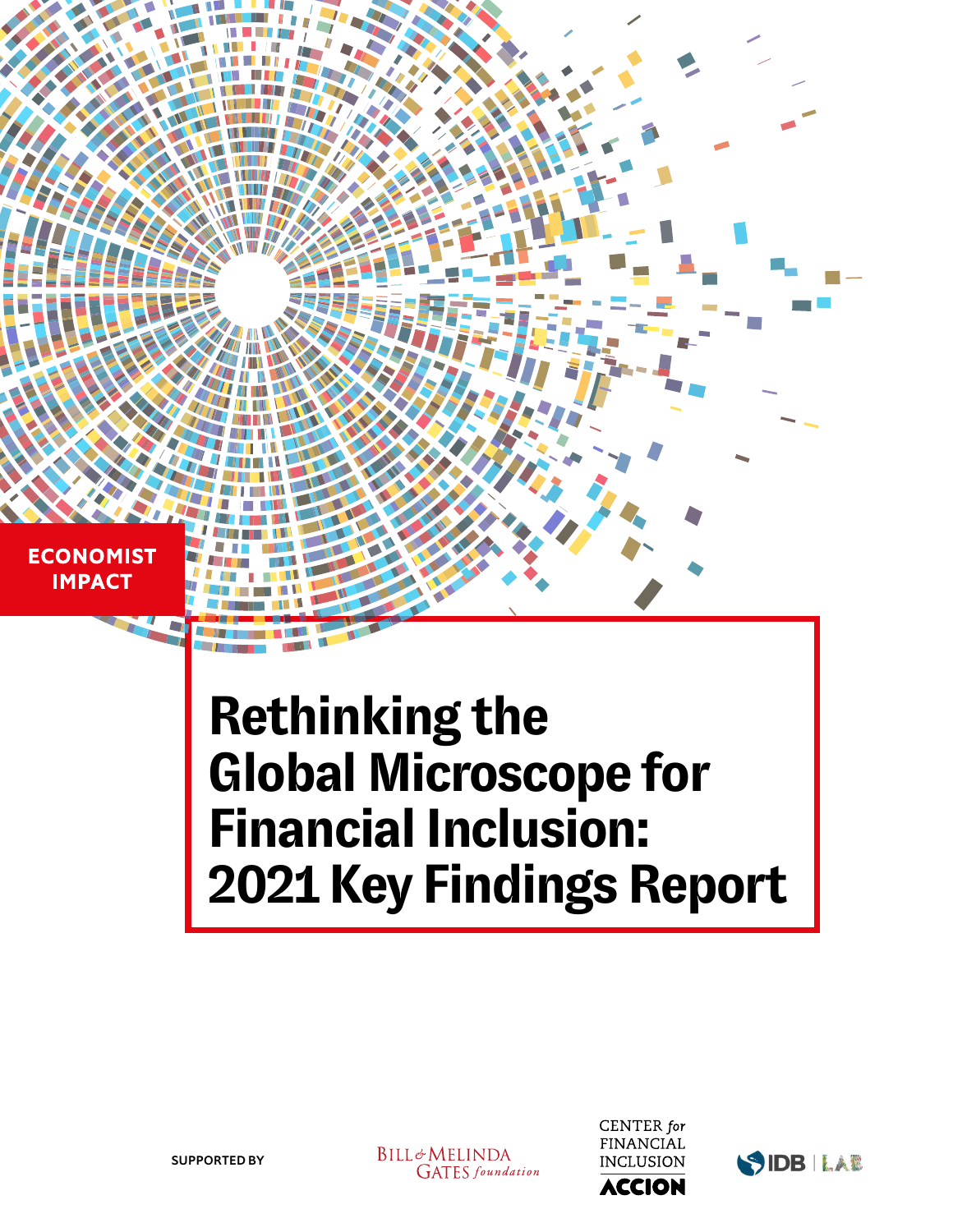## **Contents**

- 2 About this report
- 4 Introduction
- 6 Question 1: Looking back, what policies have driven change?
- 8 Box: Analysing historical trends
- 10 Question 2: Looking ahead, what priorities should we should keep in mind for the future?
- 10 Accessible financial systems should increase the reach and volume of financial services available to low-income individuals.
- 11 Usable financial systems incentivise the development of quality products that increase consumer engagement.
- 11 Safe financial systems exhibit stability and integrity, ensuring their ability to withstand shocks and serve their communities in routine and emergency situations.
- 12 Question 3: How do we make progress toward these priorities?
- 13 Question 4: How do these priorities and levers change for different types of financial products and services?
- 15 Conclusion: Tying it all together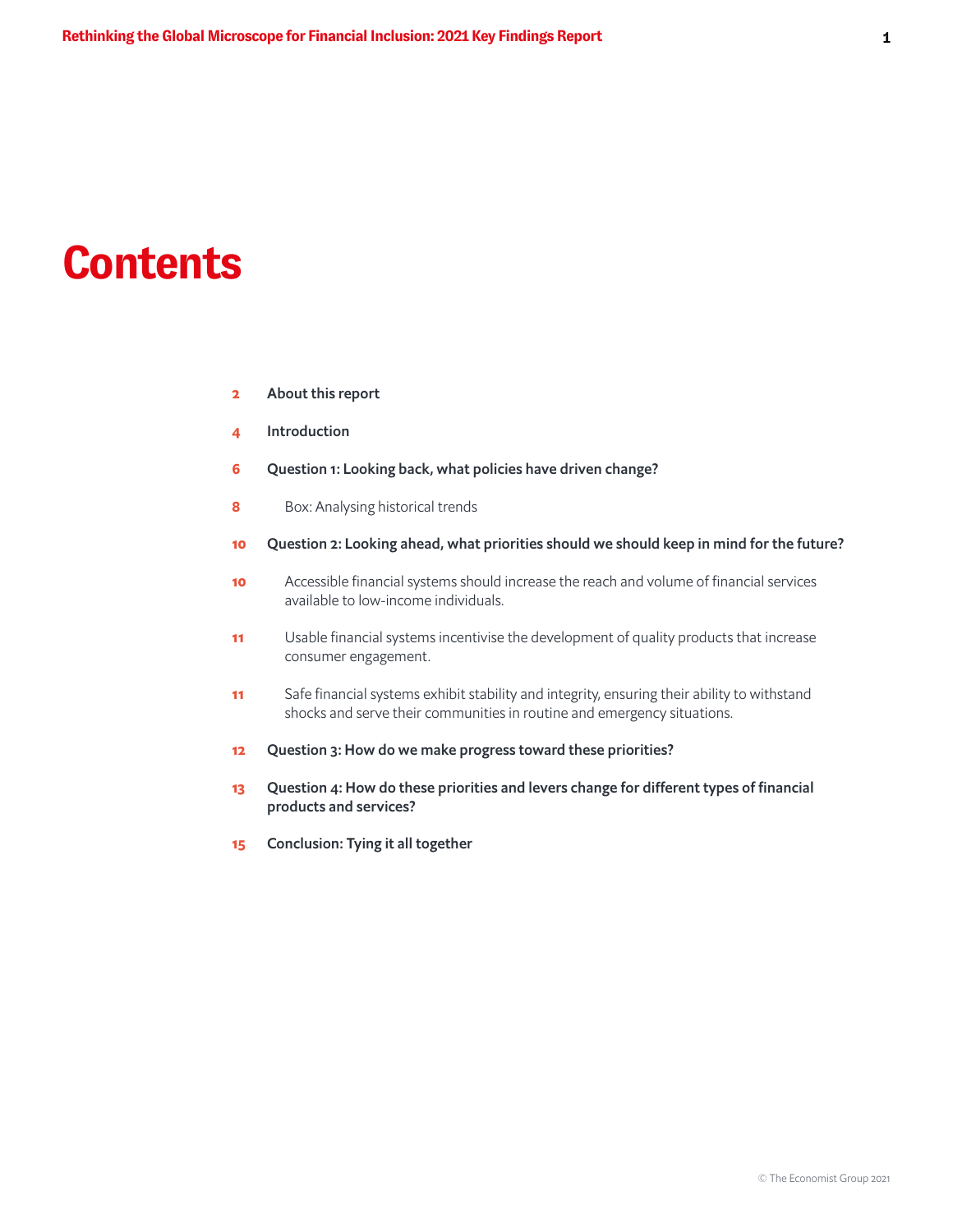## **About this report**

The Global Microscope assesses the enabling environment for financial inclusion across five categories and 55 countries. This report summarises the key findings of an assessment conducted between June and October 2021 of the Global Microscope index's existing data (2007-20). This was aimed at understanding the relationship between key financial inclusion enablers (ie, policies, regulation and infrastructure) and financial inclusion outcomes.

To this end, Economist Impact harmonised the historical datasets, conducted a time-series analysis, conducted a segmentation of countries considering different supply and demand barriers, and developed four hypotheses based on the findings from a rapid literature review. We then tested these hypotheses through a variety of quantitative methods. The findings from this analysis were used to develop a new prioritisation framework that will help regulators and policymakers navigate the key enablers of financial inclusion to create an accessible, usable and safe inclusive financial system.

Economist Impact conducted an expert panel on September 2021 to present the findings of this assessment and the proposed prioritisation framework. We thank the following people for participating in this panel:

- Anit Mukherjee, Policy Fellow, Center for Global Development
- Christopher Calabia, Senior Policy Advisor, The Bill & Melinda Gates Foundation
- Dorothe Singer, Senior Economist, Europe and Central Asia, World Bank
- Eric Parrado, Chief Economist, Inter-American Development Bank
- Juan C Taborda Burgos, Instructor and Special Advisor for Public Innovation, Research, and Evaluation, Tufts University, The Fletcher School
- Liliana Rojas-Suarez, Senior Fellow and Director of the Latin America Initiative, Center for Global Development
- Mayada El-Zoghbi, Managing Director, Center for Financial Inclusion
- Sergio Navajas, Senior specialist, IDB Lab
- Seth Garz, Senior Program Officer for Research in Financial Services for the Poor, The Bill & Melinda Gates Foundation
- Terence Liam Gallagher, Head of Financial Inclusion, IDB Invest
- Veronica Trujillo Tejada, Financial Sector Specialist, Finance, Competitiveness & Innovation, World Bank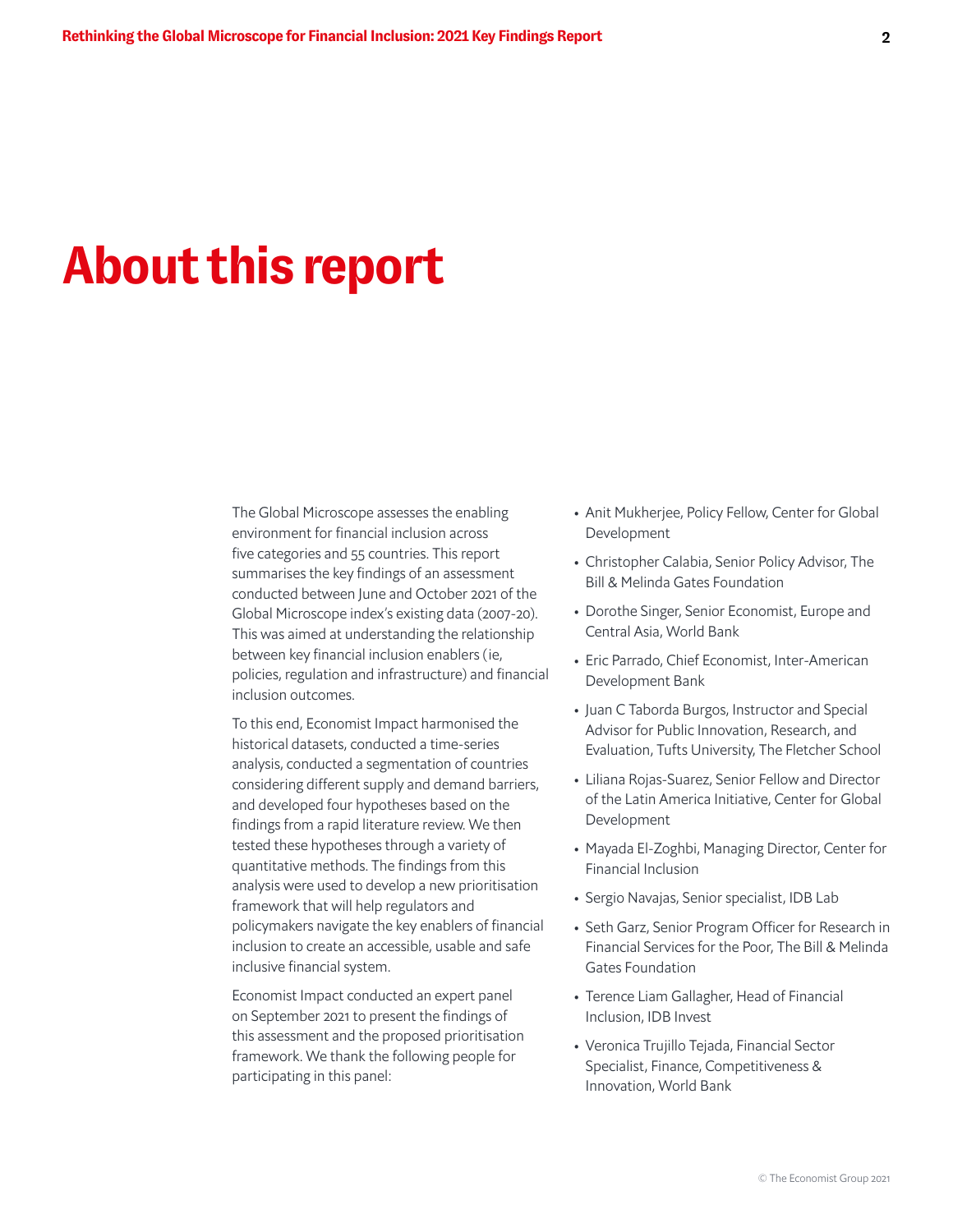This work was supported by funding from the Bill & Melinda Gates Foundation, the Center for Financial Inclusion at Accion, IDB Invest and IDB LAB.

Please use the following when citing this report:

Economist Impact, 2021; Rethinking the Global Microscope 2020: Clearing the path towards financial inclusion; New York, NY.

For further information, please contact Microscope@eiu.com

#### About Economist Impact

Economist Impact combines the rigour of a thinktank with the creativity of a media brand to engage a globally influential audience. We believe that evidence-based insights can open debate, broaden perspectives and catalyse progress. The services offered by Economist Impact previously existed within The Economist Group as separate entities, including EIU Thought Leadership, EIU Public Policy, Economist Events, [E] BrandConnect and SignalNoise. Our track record spans 75 years across 205 countries. Along with creative storytelling, events expertise, design-thinking solutions and market-leading media products, we produce framework design, benchmarking, economic and social impact analysis, forecasting and scenario modelling, making Economist Impact's offering unique in the marketplace.

Visit www.economistimpact.com for more information.

#### Project team

Monica Ballesteros, Project Director Matt Terry, Project Manager Julian Alderson, Research Analyst John Ferguson, Project Advisor

### About the Bill & Melinda Gates Foundation

The Bill & Melinda Gates Foundation focuses on human development, from poverty to health, to education. The areas of focus offer the opportunity to dramatically improve the quality of life for billions of people. The foundation builds partnerships that bring together resources, expertise, and vision—working with the best organisations around the globe to identify issues, find answers, and drive change.

For more information, visit www.gatesfoundation.org.

#### About the Center for Financial Inclusion

The Center for Financial Inclusion (CFI) works to advance inclusive financial services for the billions of people who currently lack the financial tools needed to improve their lives and prosper. We leverage partnerships to conduct rigorous research and test promising solutions, and then advocate for evidence-based change. CFI was founded by Accion in 2008; together we are working to create a financially inclusive world.

www.centerforfinancialinclusion.org @CFI\_Accion

#### About IDB Lab

IDB Lab is the innovation laboratory of the Inter-American Development Bank Group, the main source of financing and knowledge for development focused on improving lives in Latin America and the Caribbean. The purpose of the IDB Lab is to promote innovation for inclusion in the region, mobilising financing, knowledge and connections to test private sector solutions in early stages with the potential to transform the lives of vulnerable populations due to economic, social and environmental conditions. Since 1993, IDB Lab has approved more than US \$ 2 billion in projects deployed in 26 countries in Latin America and the Caribbean. www.idblab.org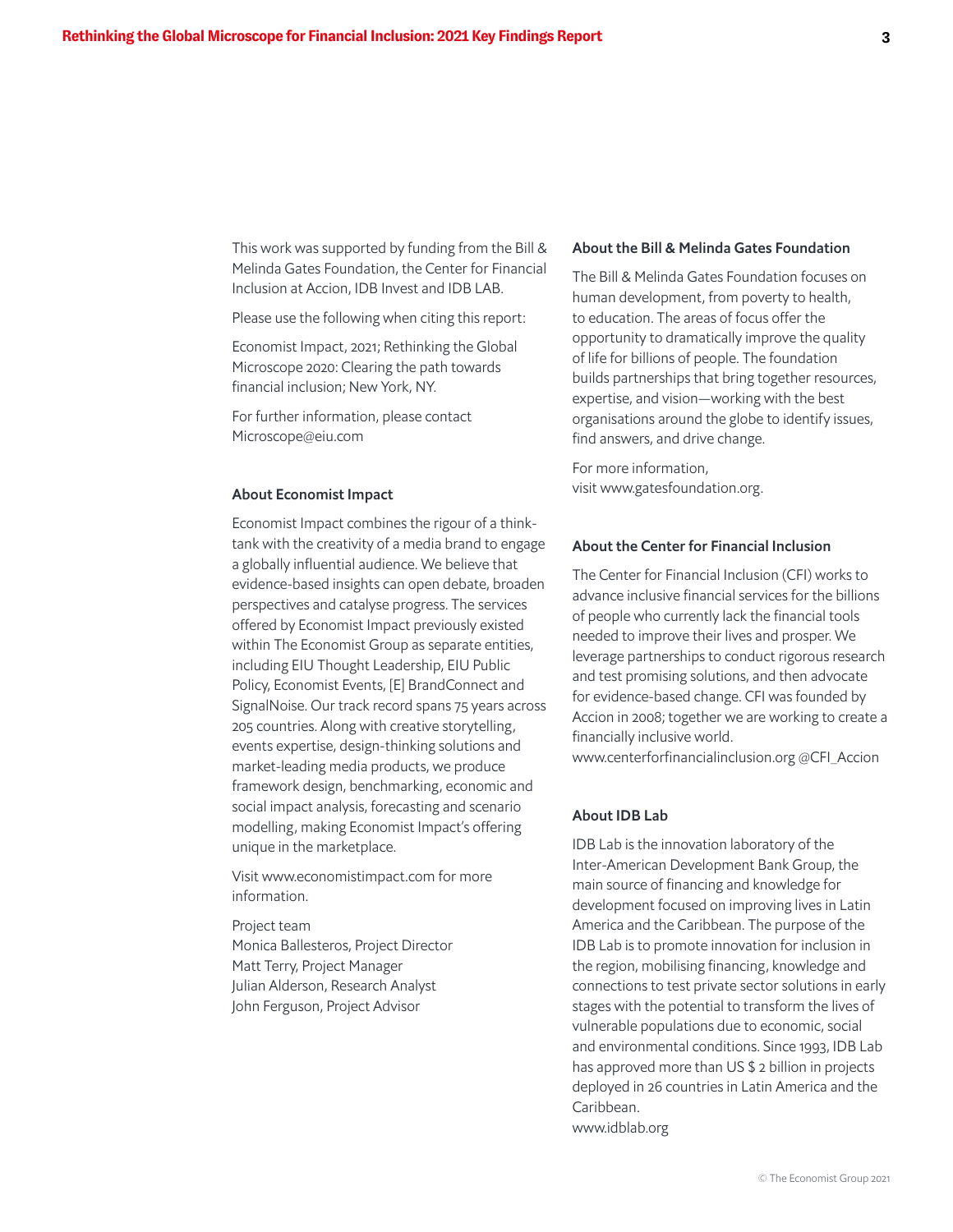## **Introduction**

In 2015 the World Bank and allied organisations declared their goal to vastly increase financial access for the world's unbanked population and achieve universal financial access by 2020. Progress has been made, with the share of banked adults worldwide increasing from 62% in 2014 to 69% in 2017, but access to financial services was still out of reach for 1.7 billion people in 2017.<sup>1</sup> Even as access has improved, some have asked if providing universal financial access should continue to be the top priority. Availability of and access to financial services remain important, but even with increased access the financial inclusion sector still confronts unused accounts,<sup>2,3</sup> debt bubbles<sup>4</sup> and more people in poverty.<sup>5</sup> If access alone is not sufficient to achieve an inclusive financial system, then what measures should we judge success by?

The novel context of the global covid-19 pandemic also prompted a reassessment of the importance of several key enablers of financial inclusion, validating some policymakers' prior efforts in specific areas and reorienting others. As in-person activities and mobility were curtailed to limit the spread of the virus, digitalising payments provided

a means for transactions to carry on. Governments that had already implemented digital channels for social payments could quickly provide resources for citizens. Robust identification infrastructures, widespread mobile accounts and high levels of bank account usage positioned some countries to quickly adapt to the new reality. With many bank branches closed, branchless agent networks became more important, especially since many agents' main business operations were considered 'essential' and therefore allowed to function despite restrictions. And, overall, the pivotal role of technology in financial inclusion increased as the pandemic sped adoption of digital channels that could persist in a post-pandemic world.

Questioning the financial inclusion sector's direction preceded the pandemic, and the changes wrought by a global crisis have made this selfexamination even more necessary. As we ask, and answer, these important questions, the Global Microscope is evolving. Until now, it has sought to measure the enabling environment for financial inclusion, focusing on how policies can contribute to this end. Now, 14 years after the first index,

<sup>1</sup> The World Bank last published comprehensive data in 2017. World Bank, "Universal Financial Access 2020", https://ufa.worldbank.org/en/ufa

<sup>2</sup> CGAP, "Financial Inclusion: Is the Glass Half Empty or Half Full? (Pt 2)", August 7th 2018,

https://www.cgap.org/blog/financial-inclusion-glass-half-empty-or-half-full-pt-2

<sup>3</sup> Jana S Hamdan, Katharina Lehmann-Uschner and Lukas Menkhoff, "Money, Financial Inclusion, and Unmet Opportunities. Evidence from Uganda", The Journal of Development Studies, 2021, https://www.tandfonline.com/doi/full/10.1080/00220388.2021.1988078

<sup>4</sup> Federal Reserve Bank of San Francisco, "Greta Bull Puts Financial Inclusion Into Context", April 19th 2021, https://www.frbsf.org/banking/asiaprogram/pacific-exchanges-podcast/greta-bull-puts-financial-inclusion-into-context/

<sup>5</sup> World Bank Blogs, "Updated estimates of the impact of COVID-19 on global poverty: Turning the corner on the pandemic in 2021?", June 24th 2021, https://blogs.worldbank.org/opendata/updated-estimates-impact-covid-19-global-poverty-turning-corner-pandemic-2021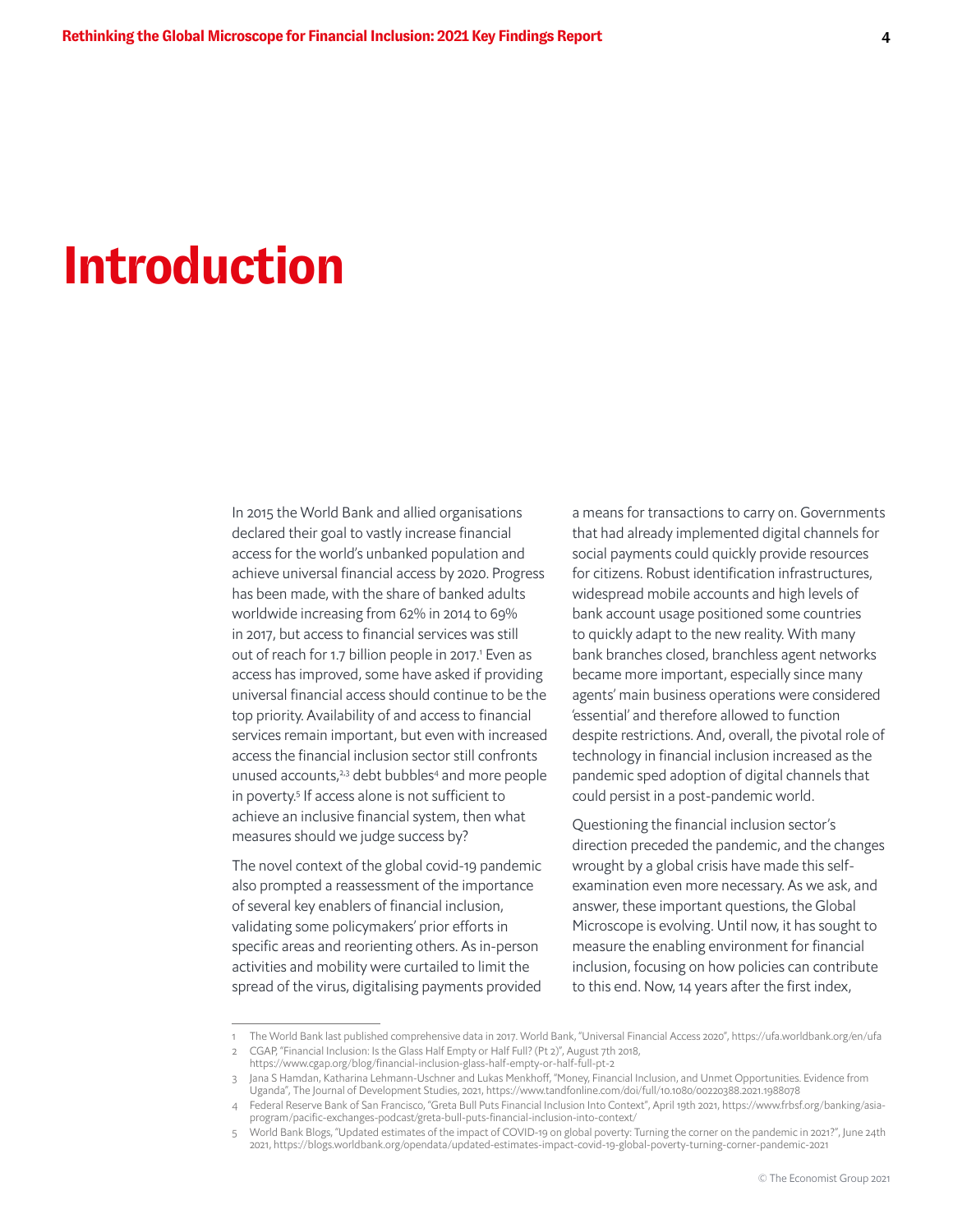the tool is moving beyond financial inclusion writ large to drill down on the key desirable outcomes of an inclusive financial system: accessibility, usability and safety. Economist Impact (formerly The Economist Intelligence Unit) has constructed a new assessment framework organised around these key outcomes, showing how each can be impacted by levers that policymakers can influence. This new prioritisation framework can be leveraged in different ways across the entire architecture of inclusive financial systems and products.

Building on lessons learned from the Global Microscope's history of measuring financial inclusion, this report discusses the policies that have driven change, the priorities to keep in mind for the future, the tools that will help achieve these goals and the unique ways these priorities and tools apply across different parts of the financial system.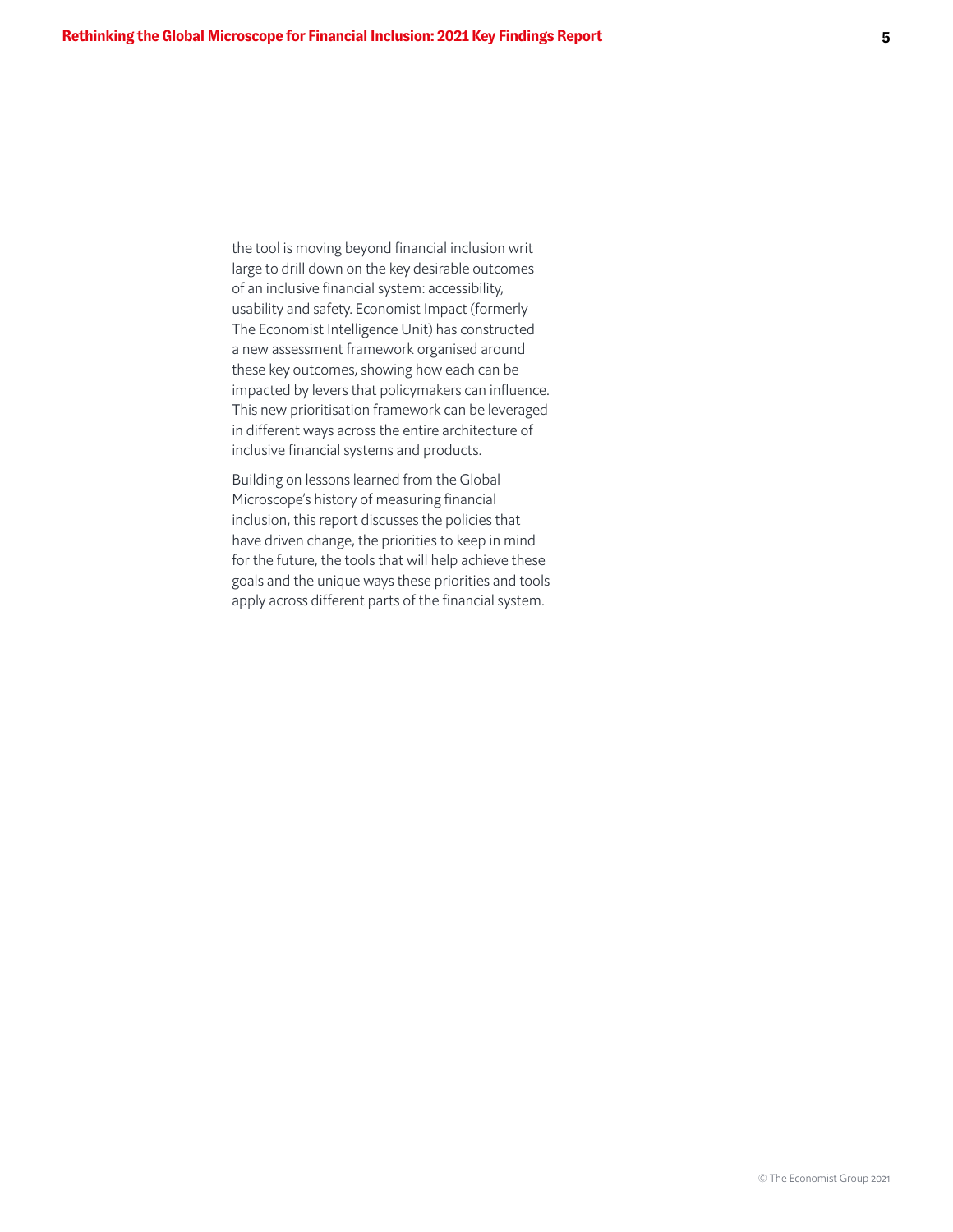## **Question 1:**

### Looking back, what policies have driven change?

With more than a decade of data, the Global Microscope is uniquely positioned to analyse the relationships between key financial inclusion enablers and financial inclusion outputs and outcomes. While updating the Global Microscope, Economist Impact first tested several hypotheses to better understand what the evidence says about the drivers of financial inclusion until now. In short, our analysis found that **more extensive** infrastructure and strong consumer protection propelled financial inclusion in terms of account ownership, while major regulatory improvements enhanced financial inclusion pound for pound more than incremental regulatory changes.

Most significantly, a higher overall Global Microscope score showed a positive relationship with the number of accounts with formal financial institutions and mobile money providers among the population. Based on the data, a more inclusive enabling environment, as measured by the Global Microscope, led to more participation in a country's financial system. This finding validates the previous design of the Global Microscope, and digging deeper into the scores demonstrates that some measures exhibited a stronger effect than others.

A country's overall Global Microscope score has historically been a composite of five categories, each measuring a different aspect of the enabling environment: Government and Policy; Stability

and Integrity; Products and Outlets; Consumer Protection; and Infrastructure. The most predictive of account ownership was Infrastructure, documenting the positive effects on inclusion from policies facilitating the expansion of payment systems, strong digital identification regimes, widespread connectivity, and robust credit information systems.

At the same time, performance on Consumer Protection was also positively linked to the prevalence of bank accounts, although to a lesser extent than Infrastructure. This underscores the importance of measures to ensure that financial consumers are treated fairly across the range of distribution channels and products.

In addition to these drivers of financial inclusion, data from the Global Microscope also showed that the magnitude and quality of regulatory implementation significantly impacted financial inclusion. Informed by a 2019 study from World Bank economists Rong Chen and Raian Divanbeigi,<sup>6</sup> Economist Impact examined the relationship between improved regulatory scores over time and increased financial inclusion, confirming that larger regulatory improvements were associated with increasingly larger gains in account ownership (see Figure 1). In line with Mr Chen and Mr Divanbeigi's conclusion, major policy and regulatory improvements were more closely linked

<sup>6</sup> Rong Chen and Raian Divanbeigi, "Can Regulation Promote Financial Inclusion", January 2019, https://openknowledge.worldbank.org/ bitstream/handle/10986/31179/WPS8711.pdf?sequence=1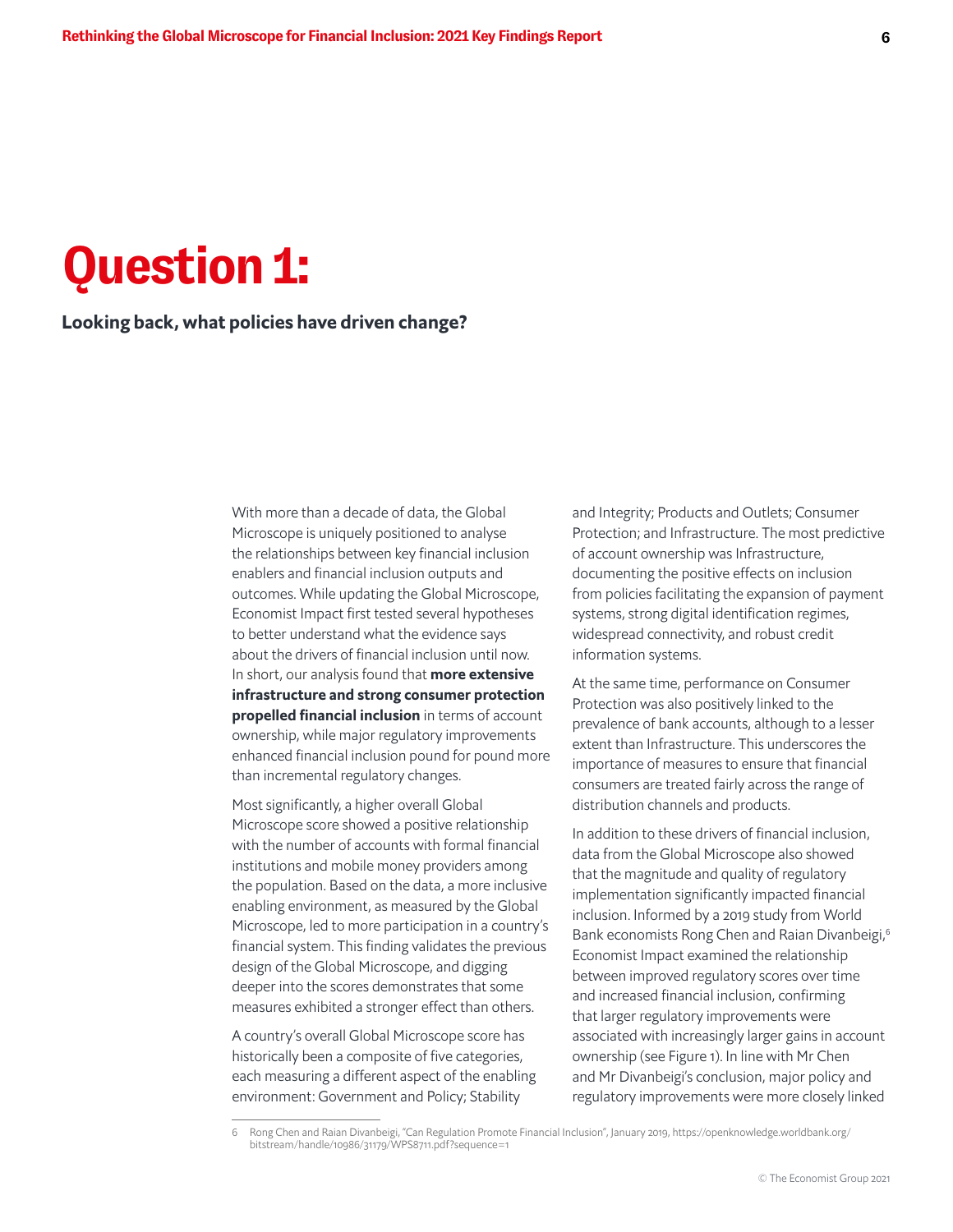



Sources: Economist Impact, IMF Financial Access Survey

with greater financial inclusion versus incremental improvements, highlighting a potential opportunity for policymakers.

This evidence demonstrates the importance of financial infrastructure, consumer protection and appropriate regulation in spurring financial access and account ownership at formal financial institutions. Even so, while more accounts for more people may be a beneficial output of policy decisions, ensuring that individuals truly benefit from inclusion requires asking what individuals seek from financial inclusion, defining those outcomes and establishing the priorities to achieve them.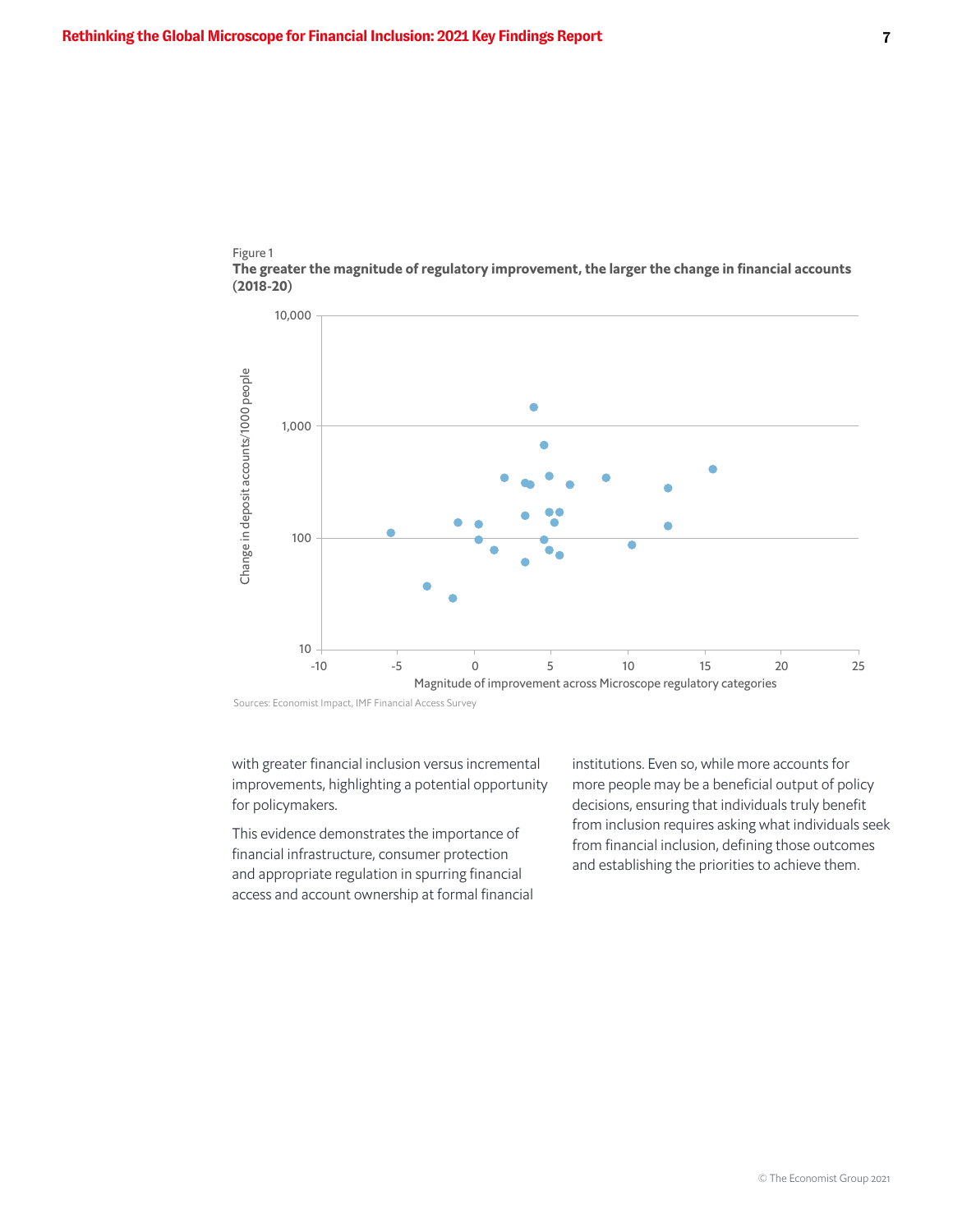### Analysing historical trends

#### What countries have seen the greatest improvements or biggest setbacks over the years?

Utilising the Global Microscope's extensive dataset, Economist Impact analysed index countries' historical performance, identifying key trends and linking these with some of the policies that have driven improvements. Based on the findings, we identified leading and lagging countries whose financial inclusion scores have held steady between 2014 and 2020, as well as countries where historical trends shifted due to improvements initiated by governments and policymakers in one or multiple categories.

#### Leaders and laggards<sup>7</sup>

Argentina exhibited the biggest score change over the period, driven in part by two significant policy shifts: the creation and implementation of a national financial inclusion strategy and the embrace of fintech as part of this strategy. In 2018 Argentina implemented a 'wait and see' approach for regulation of the emerging fintech sector, explicitly stating an intent to allow fintech to start developing before imposing regulations. By 2019 the regulators had developed advanced capacity to supervise digital financial services, engaging with stakeholders in topical working groups. And in 2020 the need to harmonise the consumer protection framework between traditional financial institutions and fintech firms became apparent.

Enhanced consumer protection in Uruguay has contributed to its increased score. In 2019 Uruguay implemented a law that expanded its data protection regime, making it one of the few countries in the Global Microscope to effectively transfer financial consumer protection practices to the digital realm. Uruguay was also one of just four countries to score perfectly across all four indicators that correspond to the basic enablers of digital financial inclusion as identified by CGAP (Consultative Group to Assist the Poor): allowing nonbanks to issue e-money; using

| 2014-20 trends                               |              |     |  |  |  |  |
|----------------------------------------------|--------------|-----|--|--|--|--|
| <b>Biggest increases</b><br>(annual average) |              |     |  |  |  |  |
| 1                                            | Argentina    | 7.1 |  |  |  |  |
| $\overline{2}$                               | China        | 5.1 |  |  |  |  |
| 3                                            | Jordan       | 4.8 |  |  |  |  |
| $\overline{4}$                               | Uruguay      | 4.8 |  |  |  |  |
| 5                                            | Egypt        | 4.4 |  |  |  |  |
| 6                                            | South Africa | 3.9 |  |  |  |  |
| 7                                            | Costa Rica   | 3.9 |  |  |  |  |
| 8                                            | Brazil       | 3.5 |  |  |  |  |
| 9                                            | Madagascar   | 3.4 |  |  |  |  |
| 10                                           | Honduras     | 3.4 |  |  |  |  |

| 10                                    | Honduras    | 3.4    | ┘              |
|---------------------------------------|-------------|--------|----------------|
|                                       |             |        | 10             |
| Biggest decreases<br>(annual average) | Bi          |        |                |
| 1                                     | Cambodia    | $-3.4$ | (a             |
| $\overline{2}$                        | Uganda      | $-2.6$ | 1              |
| 3                                     | Philippines | $-2.0$ | 2              |
| $\overline{4}$                        | Nicaragua   | $-1.9$ | $\overline{a}$ |
| 5                                     | Peru        | -1.6   | $\frac{4}{1}$  |
| 6                                     | Colombia    | $-1.0$ | $\overline{5}$ |
| 7                                     | Pakistan    | $-0.9$ | 6              |
| 8                                     | Kenya       | $-0.8$ | $\overline{7}$ |
| 9                                     | Guatemala   | $-0.4$ |                |
| 10                                    | Bangladesh  | $-0.2$ |                |

| <b>Biggest increases</b><br>(annual average) |                       |     |  |  |  |
|----------------------------------------------|-----------------------|-----|--|--|--|
| 1                                            | 7.5                   |     |  |  |  |
| $\overline{2}$                               | Côte d'Ivoire         |     |  |  |  |
| 3                                            | Costa Rica            |     |  |  |  |
| $\overline{4}$                               | Argentina             |     |  |  |  |
| 5                                            | Rwanda                | 5.0 |  |  |  |
| 6                                            | Thailand              | 4.5 |  |  |  |
| 7                                            | Sierra Leone          | 4.5 |  |  |  |
| 8                                            | Dominican<br>Republic | 4.5 |  |  |  |
| 9                                            | Russia                | 4.5 |  |  |  |
| 10                                           | Madagascar            | 4.0 |  |  |  |
|                                              |                       |     |  |  |  |

2018-20 trends

| <b>Biggest decreases</b><br>(annual average) |                        |        |  |  |  |
|----------------------------------------------|------------------------|--------|--|--|--|
| 1                                            | Panama                 | $-1.0$ |  |  |  |
| $\overline{2}$                               | Nicaragua              | $-1.0$ |  |  |  |
| 3                                            | Venezuela              | $-1.0$ |  |  |  |
| $\overline{4}$                               | Honduras               | $-0.5$ |  |  |  |
| $\frac{5}{1}$                                | Haiti                  | 0.O    |  |  |  |
| 6                                            | <b>Bolivia</b>         | 0.0    |  |  |  |
| $\overline{7}$                               | Trinidad and<br>Tobago | o.o    |  |  |  |

7 Note: Both a long- and a short-term view are depicted in the chart because the Global Microscope's methodology was updated in 2017.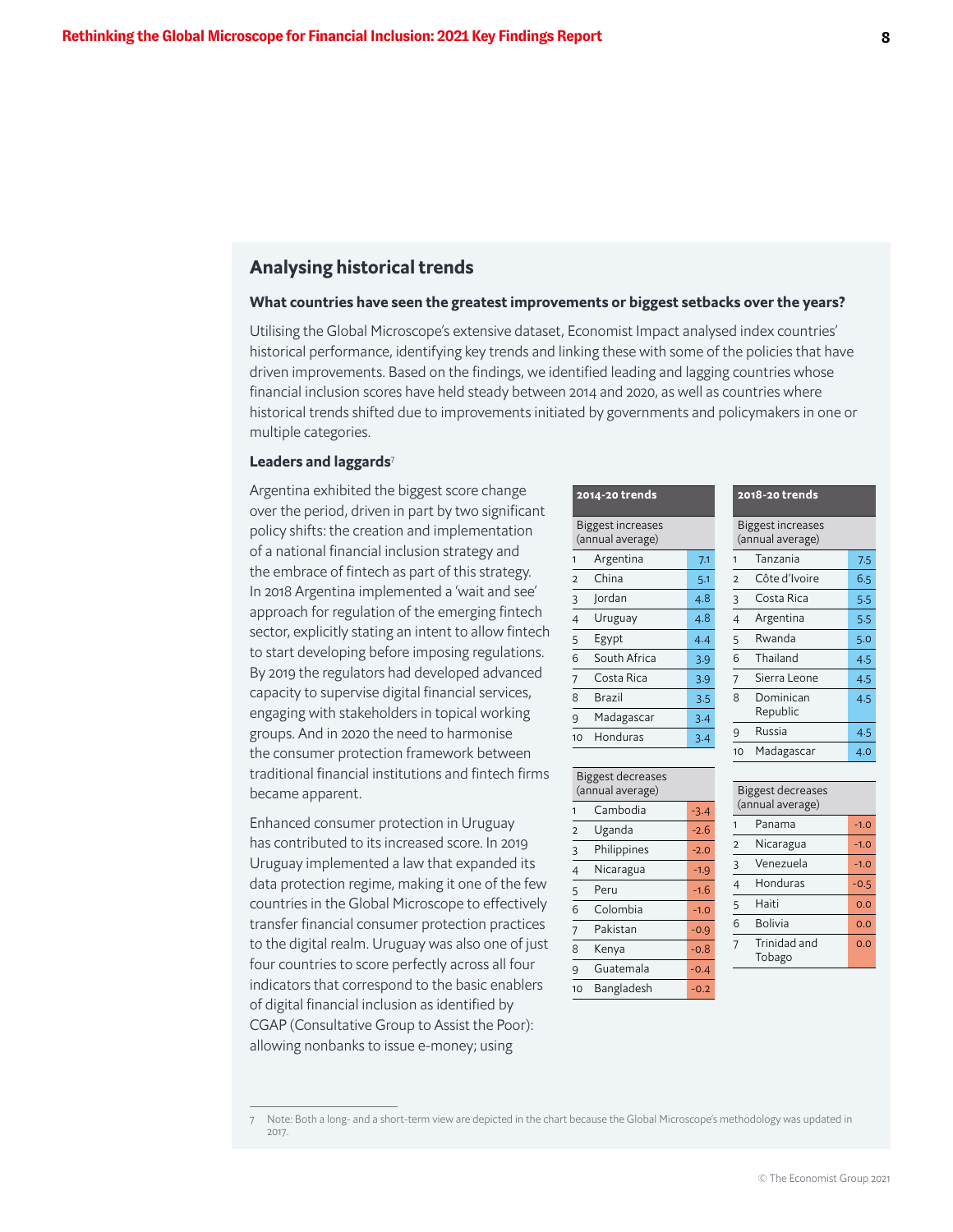financial service agents; adopting proportionate customer due diligence; and providing effective financial consumer protection.<sup>8</sup>

Likewise, using fintech and digital platforms to harness financial inclusion was key to boosting Tanzania's performance in the Global Microscope. Regulators in the country took a relaxed approach to mobile money early on, allowing the sector to develop with minimal regulation, before implementing measured regulations that continued to foster the sector's growth. Digital identification systems and rules mandating interoperability across mobile money platforms also contributed to Tanzania's use of digital financial services as a tool for financial inclusion, while the country also ensured that the new platforms were subject to essential consumer protections. As early as 2016 Tanzanian regulators participated in the first Digital Finance Inclusion Training Program, organized by CGAP and the Toronto Centre.9

Platform interoperability also contributed to improvements in China's score; the country moved into the top ten in the Infrastructure category between 2018 and 2020. Third-party payment systems in the country all use a single, real-time platform to settle payments from bank accounts, reducing risk and improving transparency. Standardised QR (quick response) codes also facilitate cross-platform payments, supporting the growth of these systems.

In Jordan, Thailand and South Africa, governments have invested in digital infrastructure to enable financial inclusion via government-to-person (G2P) payments, such as pensions, which played a decisive role in their ability to quickly mobilise payments for individuals in need during the covid-19 pandemic. Jordan's automated clearing house has enabled digitalisation of all government payments since 2016, while tiered customer due diligence has facilitated the opening of basic accounts. In 2020 this meant that the government was able to leverage an existing social protection beneficiary database with tools to remotely contact and enroll individuals in covid-19 cash transfer programmes, confirming if they had a mobile wallet, and providing information about creating one if they did not.10,11

Thailand was among the first countries in the Global Microscope to create a fintech legal framework, facilitating innovations such as the government's PromptPay platform, which enabled the government to target some 24 million individuals for digital cash transfers during the pandemic.<sup>12,13</sup> Finally, South Africa has coupled an initiative and online portal to digitalise G2P payments with the Global Microscope's strongest consumer protection framework. In 2020 the country processed some 13 million digital applications for emergency pandemic relief.

<sup>8</sup> CGAP, "Regulation for inclusive digital finance", https://www.cgap.org/topics/collections/regulation-inclusive-digital-finance

<sup>9</sup> Robin J Lewis, John D Villasenor and Darrell M West, "THE 2017 BROOKINGS FINANCIAL AND DIGITAL INCLUSION PROJECT REPORT Building a Secure and Inclusive Global Financial Ecosystem", August 2017, https://www.brookings.edu/wp-content/ uploads/2017/08/fdip\_20170831\_project\_report.pdf

<sup>10</sup> Unicef, "How a displacement crisis helped Jordan support its population during COVID-19", May 20th 2020,https://blogs.unicef.org/ evidence-for-action/how-responding-to-the-syrian-humanitarian-crisis-helped-jordan-support-its-population-during-covid-19/

<sup>11</sup> https://www.worldbank.org/en/news/press-release/2020/06/25/us374-million-to-provide-cash-assistance-to-poor-and-vulnerablehouseholds-in-jordan

<sup>12</sup> The World Bank, "US\$374 Million to Provide Cash Assistance to Poor and Vulnerable Households in Jordan", June 25th 2020, https://thepattayanews.com/2020/03/25/thai-government-set-to-hand-out-5000-baht-a-month-to-informal-workers-to-help-themafter-the-covid-19-coronavirus-crisis/

<sup>13</sup> The Nation Thailand, "Cash handouts extended to six months", April 7th 2020, https://www.nationthailand.com/ business/30385559?utm\_source=homepage&utm\_medium=internal\_referral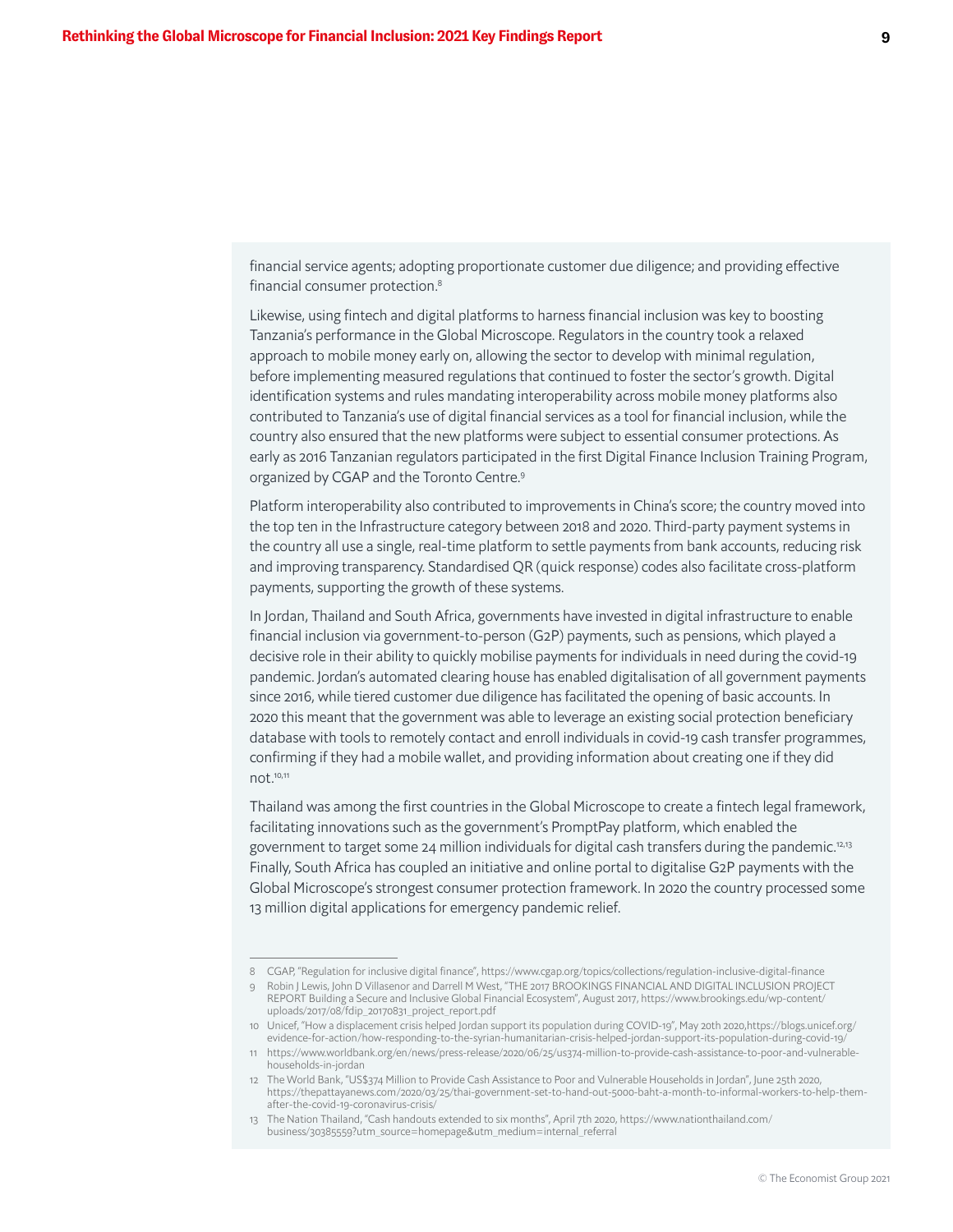# **Question 2:**

## Looking ahead, what priorities should we keep in mind for the future?

Shifting the focus of financial inclusion to its desired outcomes, instead of just including more people, adds necessary nuance to ongoing policy debates. If millions of new accounts are opened but remain unused—or even worse, if loans are extended that cannot be repaid—then sustainable, long-term financial inclusion has not occurred and productivity has not been improved. The financial inclusion community must concentrate its work on creating a system where these situations do not occur.

Recognising the limitations of seeking and measuring only financial access, CGAP (Consultative Group to Assist the Poor) posits "that simply expanding access does not improve wellbeing in a significant way".14 In 2019 CGAP developed a new theory of change, rethinking some of the narratives behind how financial inclusion can change the lives of people in poverty; it started from desired outcomes and proposed to assess the successfulness of financial inclusion by how it impacts the wellbeing of those in poverty. They settled on two broad outcomes for financial inclusion: building resilience and capturing opportunity.15

Refocusing the financial inclusion community on these two outcomes not only concentrates attention on the low-income people who must ultimately benefit from inclusion, but it also illuminates additional approaches and options for policymakers to create an inclusive financial system. CGAP's theory of change allows for multiple alternatives to achieve the outcomes, and a broadly scoped index like the Global Microscope is well positioned to highlight the various pathways appropriate to a country's specific context.

The Global Microscope's new assessment framework is oriented around three pivotal characteristics of inclusive financial systems: Accessibility, Usability and Safety (see Figure 2). Together, these three characteristics balance the key dimensions of financial inclusion, ensuring that no one characteristic predominates and limiting a single-minded focus on specific outputs that have provoked imbalances in the past.

## Accessible financial systems should increase the reach and volume of financial services available to lowincome individuals.

Both general and sector-specific improvements can improve accessibility: at a high level, widespread adoption of mobile phones makes digital banking more available, while specific government strategies can increase co-ordination among

<sup>14</sup> CGAP, "Toward a New Impact Narrative for Financial Inclusion", October 2019, https://www.cgap.org/research/publication/toward-newimpact-narrative-financial-inclusion

<sup>15</sup> Ibid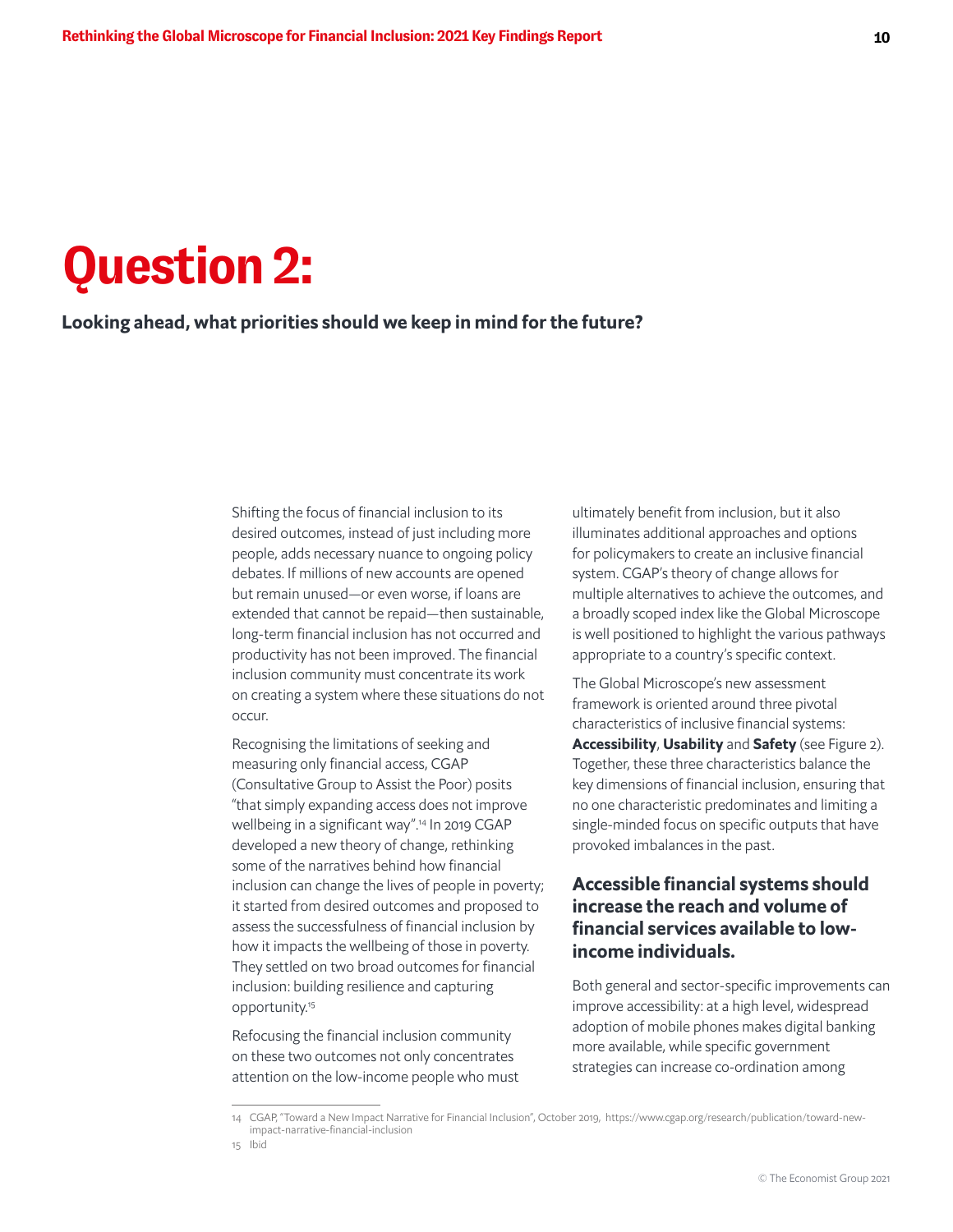| Characteristics of an inclusive<br>financial system $\rightarrow$ |                     | <b>Accessible</b><br>How do you increase the reach and volume of<br>financial services? |                                                                | <b>Usable</b><br>How do you incentivize the development of quality<br>products and increase consumers' engagement? |                                                                                                                                           |                                         | Safe<br>How do you ensure the stability and integrity of<br>the financial system?                                                                                                                                                   |                                                        |                                      |                                       |                                                                                        |
|-------------------------------------------------------------------|---------------------|-----------------------------------------------------------------------------------------|----------------------------------------------------------------|--------------------------------------------------------------------------------------------------------------------|-------------------------------------------------------------------------------------------------------------------------------------------|-----------------------------------------|-------------------------------------------------------------------------------------------------------------------------------------------------------------------------------------------------------------------------------------|--------------------------------------------------------|--------------------------------------|---------------------------------------|----------------------------------------------------------------------------------------|
|                                                                   | Layers:             | Levers $\rightarrow$                                                                    | Infrastructure                                                 | <b>Policy</b>                                                                                                      | Regulation                                                                                                                                | Infrastructure                          | <b>Policy</b>                                                                                                                                                                                                                       | Regulation                                             | Infrastructure                       | <b>Policy</b>                         | Regulation                                                                             |
|                                                                   | <b>Foundations</b>  |                                                                                         | Internet<br>penetration<br><b>Digital IDs</b><br>Mobile phones | Intra-<br>government<br>coordination                                                                               |                                                                                                                                           | Quality<br>connectivity                 | Data sharing<br>mechanisms                                                                                                                                                                                                          |                                                        | Cybersecurity                        | Specialized<br>regulatory<br>capacity | Harmonized<br>anti-money<br>laundering<br>framework<br>Emerging fintech<br>regulations |
| Architecture of an inclusive financial system                     | <b>Products</b>     | Payments<br>E-money<br>Crypto<br>Remittances<br>Cross-border<br>payments                |                                                                | <b>Taxes</b><br><b>Digitise</b><br>government<br>payments                                                          | Payments<br>framework<br>Licensing<br>Proportional<br>liquidity<br>requirements<br>Cross-border<br>harmonization                          | Fast payments<br>infrastructure         | Interoperability                                                                                                                                                                                                                    |                                                        |                                      |                                       | Protection of<br>digital funds                                                         |
|                                                                   |                     | Deposits and<br><b>Savings</b><br>Accounts<br>E-wallets                                 |                                                                | <b>Taxes</b>                                                                                                       | Simplified KYC<br>Licensing<br>Proportional<br>liquidity<br>requirements                                                                  |                                         | Saving incentives for<br>cash transfer<br>recipients                                                                                                                                                                                | Remote<br>account<br>opening                           |                                      |                                       | Deposit insurance                                                                      |
|                                                                   |                     | Credit<br>Microcredit<br>Retail credit<br>Mortgage<br>P <sub>2</sub> P lending          | Credit<br>information<br>systems                               | <b>Taxes</b>                                                                                                       | Licensing<br>Proportional<br>liquidity<br>requirements<br>Comprehensive<br>legal framework<br>Differentiated<br>credit-risk<br>frameworks | Alternative<br>credit rating<br>systems |                                                                                                                                                                                                                                     |                                                        | <b>Debt</b><br>monitoring<br>systems |                                       | Overindebtness                                                                         |
|                                                                   | Product<br>delivery |                                                                                         | $Cash-in/$<br>cash-out<br>networks                             |                                                                                                                    | Agents                                                                                                                                    |                                         | Digital literacy and<br>capabilities<br>Effective complaint<br>resolution<br>mechanisms<br>Effective<br>mechanisms to<br>correct inacurate<br>information<br>Protection from<br>agressive sales and<br>debt collection<br>practices | Access to<br>records<br><b>Disclosure</b><br>standards |                                      | Data<br>privacy                       | <b>Agent liability</b><br>Fraud and<br>cybercrime<br>protection                        |

#### Figure 2: The Global Microscope's new assessment framework prioritizes three major outcomes for financial inclusion

authorities, ensuring progress towards the common goal of inclusion across sectors.

## Usable financial systems incentivise the development of quality products that increase consumer engagement.

Taking a step beyond access, usable financial services promote inclusion because they ensure that products are relevant to customer needs. Creating financial products directly linked to the needs faced by people in poverty promotes uptake and ensures that investments made to improve accessibility achieve long-term engagement between consumers and providers.

## Safe financial systems exhibit stability and integrity, ensuring their ability to withstand shocks and serve their communities in routine and emergency situations.

Including 1.7 billion more people in the financial system will change how it operates and evolves. The next iterations of local, national and global financial systems must guarantee the same stability and integrity for consumers as previous versions if they are to contribute to increasing the resiliency of the low-income people that will depend on them.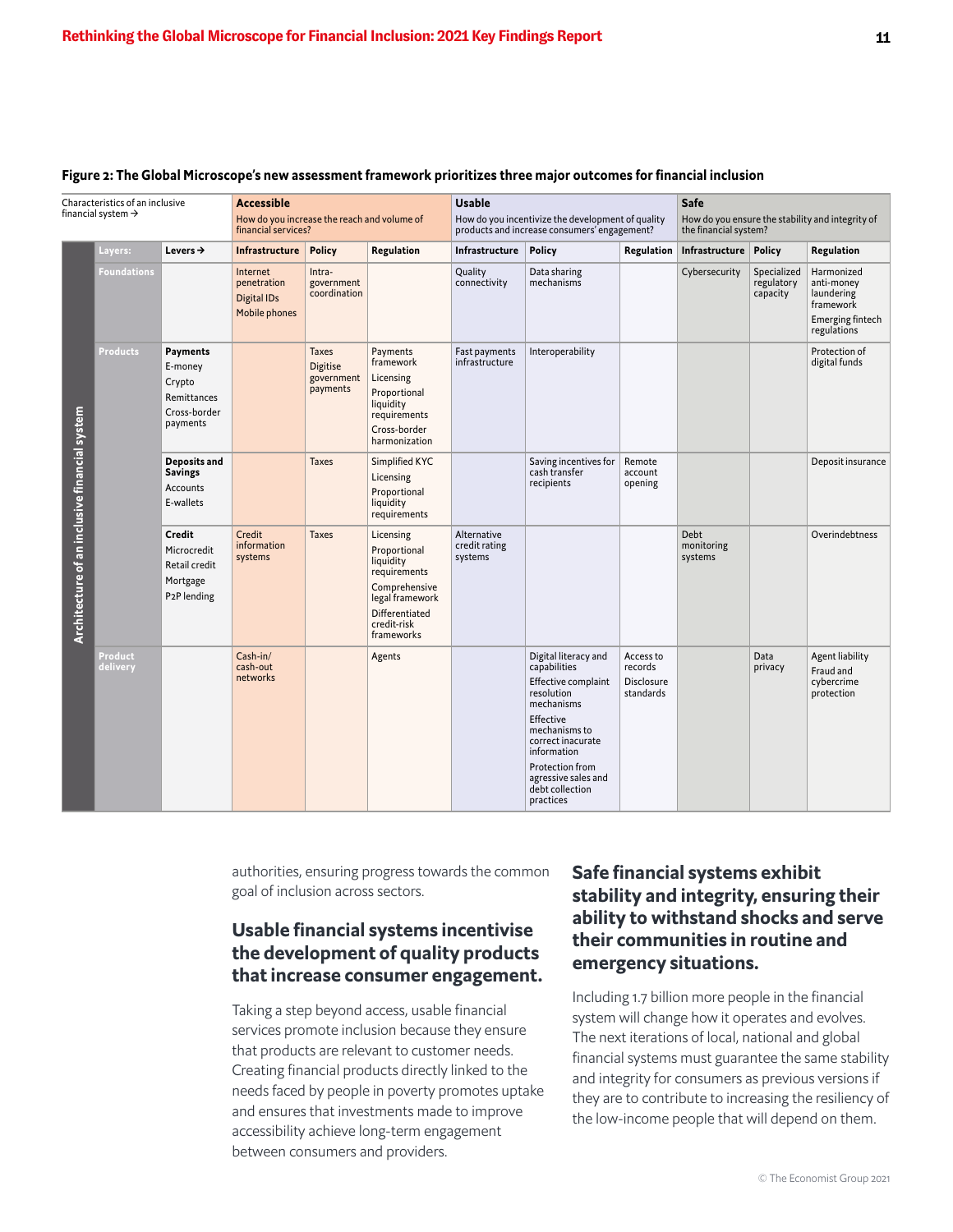## **Question 3:**

### How do we make progress toward these priorities?

Until now, the Global Microscope has focused on measuring the enabling environment for financial inclusion. Shifting attention to Accessibility, Usability and Safety means linking each of these characteristics to levers that policymakers, politicians and authorities can utilise to influence them. Decisions made by national authorities drive how inclusive a country's financial system is and to what extent it is defined by these three outcomes.

Drawing on years of collected data, the Global Microscope team examined the links between these outcomes and various levers, refining our understanding of how the enablers of financial inclusion affect outcomes for individuals. Each of the three characteristics assessed in the Global Microscope's updated framework can be achieved via three primary levers: Infrastructure, Policy and Regulation.

The **Infrastructure** lever enables the development and expansion of inclusive financial systems, establishing platforms that institutions can use to reach consumers and that products and services utilise to carry out transactions. Infrastructure may be specific to the financial sector, such as cash-in/ cash-out networks and credit information systems, or more general, such as internet access and digital identification systems.

The **Policy** lever comprises co-ordination between and within the public and private sectors, as well as actions and plans promoting financial inclusion. Like the other two levers, Policy levers can be used to achieve each of the three key outcomes of financial inclusion. Policies that favour accessibility include financial inclusion strategies implemented by national governments and digitalisation of government payments; policies such as financial literacy programmes can impact usability; and policies for investing in technical capacity to supervise non-bank and digital financial services strengthen safety.

The **Regulation** lever is concerned with how authorities supervise and govern financial service provision. Regulators have traditionally focused solely on the stability and integrity of the financial system, but in recent years mandates have expanded to cover financial inclusion as well.<sup>16</sup> The relationship between financial inclusion and stability is nuanced, and its strength depends crucially on the quality of a country's institutions, regulation and supervision.<sup>17</sup> Specific regulation levers include rules to limit over-indebtedness as well as licensing requirements for providers, which can vary across products and channels.

<sup>16</sup> Ford School, "Center on Finance, Law & Policy releases worldwide central bank charter financial inclusion dataset", January 25th 2021, https:// fordschool.umich.edu/news/2021/center-finance-law-policy-releases-worldwide-central-bank-charter-financial-inclusion

<sup>17</sup> Adolfo Barajas, Thorsten Beck, Mohammed Belhaj and Sami Ben Naceur, "Financial Inclusion: What Have We Learned So Far? What Do We Have to Learn?", IMF Working Paper, August 7th 2020, https://www.elibrary.imf.org/view/journals/001/2020/157/article-A001-en.xml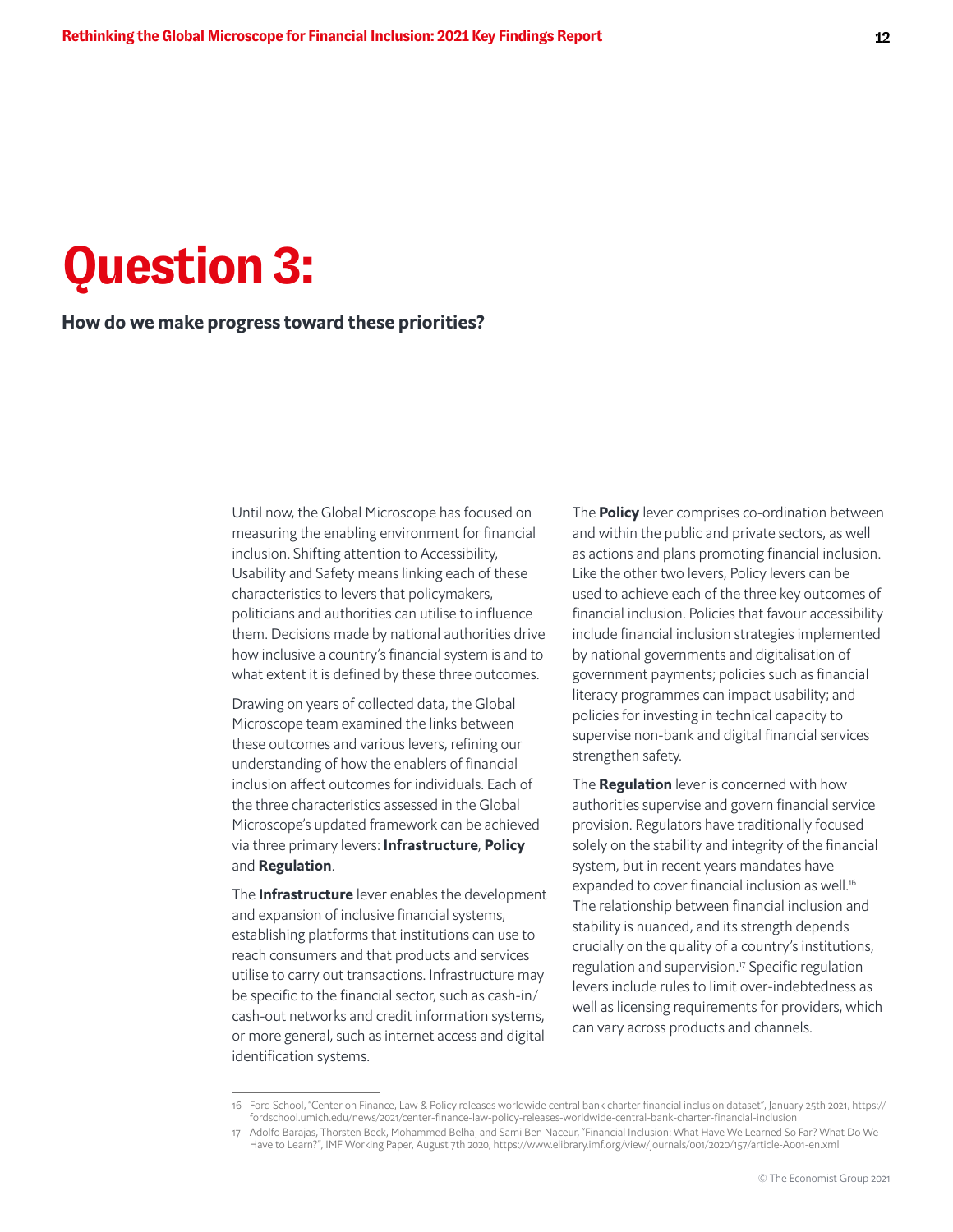## **Question 4:**

How do these priorities and levers change for different types of financial products and services?

Besides linking the characteristics of an inclusive financial system with the levers that drive them, the Global Microscope's new assessment framework also identifies how these priorities interact across different parts of the financial system. The financial system has three unique layers—Foundations, Products and Product Delivery—that make up its architecture.

Each key financial inclusion outcome (Accessibility, Usability, Safety) is not just a universal goal but can be pursued at any level in this architecture. Each layer of the financial system features a unique set of actions and levers, enhancing policymakers' ability to target specific areas, depending on specific country contexts.

The **Foundations layer** comprises levers related to the overarching enabling environment in a country—internet access and mobile connectivity, broad co-ordination among actors, and enablers such as digital identification and cybersecurity providing the base conditions that support financial inclusion. This layer enables the development and delivery of all financial products.

The **Products layer** features three subcategories—Payments, Deposits and Savings, and Credit—which constitute the primary touch point through which an individual enters the financial system.

The **Product Delivery layer** covers the distribution channels where products are made available as well as the abilities and permissions consumers need to access them.

Employing this framework, the Global Microscope becomes a powerful tool for policymakers depending on the outcome desired, the financial layer that is a priority, or the lever they have at hand. Policymakers can approach financial inclusion from any one or all three of these angles, producing a menu of potential areas and actions to choose from. In one scenario, for example, accessibility could be identified as a priority outcome, specifically for credit products (the financial layer), with infrastructure as an attractive lever to wield, which together would point to building out credit information systems as an area for potential action. In this way, the Global Microscope's new assessment framework connects outcomes, levers, and financial layers and products, allowing policymakers to start from any of the three areas and drill down to specific indicators that provide a picture of the country's performance and illustrate potential pathways to impact outcomes.

The segmentation enabled by the Global Microscope framework also highlights how policymakers' and regulators' roles vary across the different layers and products in the financial system. For example, regulators of deposit-taking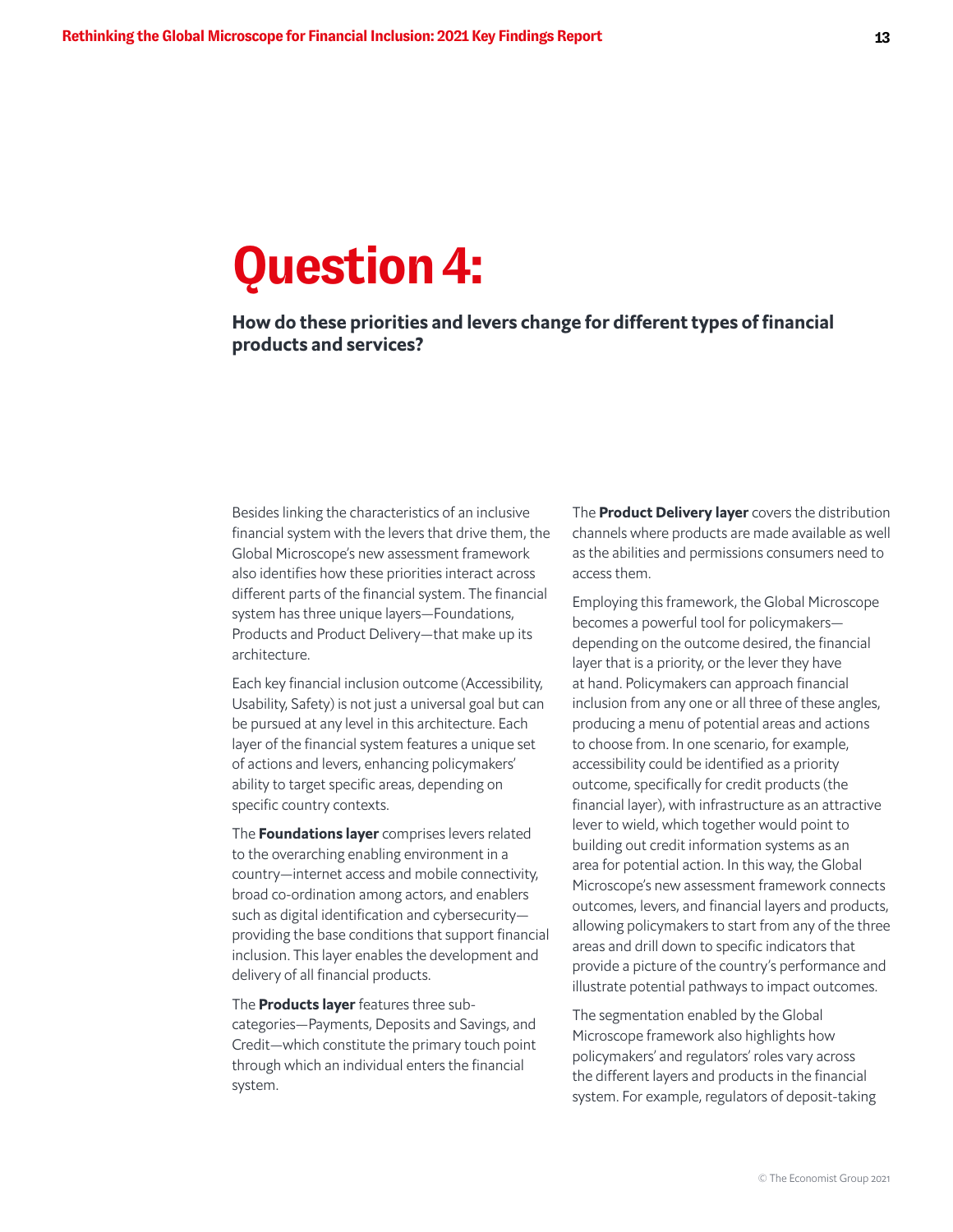institutions must prioritise prudential regulation, capital adequacy and liquidity, but applying the same standards to e-money issuers would stifle the creation of new products that could expand financial inclusion. While the Global Microscope has long distinguished between these categories in data collection, the updated framework makes this differentiated data more accessible. And by linking it with characteristics of an inclusive financial system and levers, it becomes more relevant for policymakers looking to drill down on specific enablers of an inclusive financial system.

The role of infrastructure also varies depending on the product. Increasing mobile phone usage and the reach of cash-in/cash-out networks can have a positive impact on all product categories, while investing in infrastructure to enable fast payments is a measure more specific to boosting new payment service providers, and alternative credit rating systems more directly promote the emergence of new credit providers. Similarly, the policy lever features differentiated actions to improve financial inclusion across the range of products, allowing market participants to leverage the Microscope as a tool to press policymakers for specific actions that can strengthen segments with the potential to reach more customers.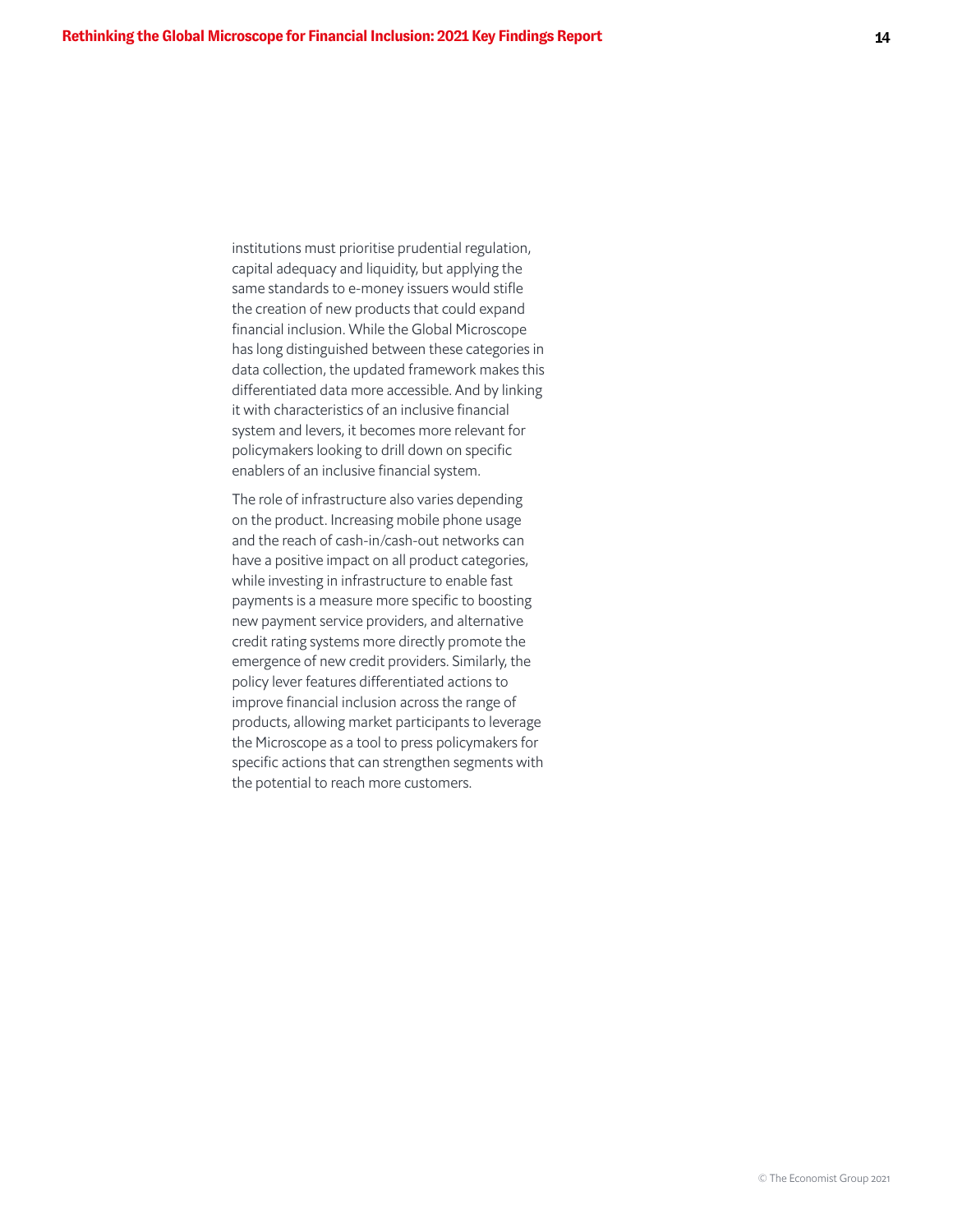# **Conclusion: Tying it all together**

In identifying characteristics that go beyond simply creating incentives to include more people in the financial system, the new Global Microscope reframes how the financial inclusion community can assess the environment for inclusion at the national, regional and global levels. The Microscope's objective is to function as a tool that policymakers can use to inform their priorities and pathways toward financial inclusion that will have a meaningful impact on individuals. As clarified in CGAP's theory of change, inclusion as a goal is made more relevant when it promotes the outcomes that people in poverty actually desire.

Benchmarking countries in their progress toward more accessible, usable and safe financial systems illuminates the bigger picture. Linking these characteristics with the levers that policymakers can influence and classifying them according to the layers in the architecture of an inclusive financial system provide detailed insight into specific pieces of the financial inclusion process. The Global Microscope highlights these strategic areas where countries can pursue the most relevant changes, helping policymakers and institutions more clearly see how they can achieve the goal of financial inclusion.

A 2020 IMF review of lessons learned in financial inclusion emphasised that instead of targeting explicit levels of financial inclusion, policies "should aim to identify and reduce frictions holding back financial inclusion".18 The Global Microscope is ideally positioned to contribute to this challenge. Consolidating its position as an effective and practical tool for the financial inclusion community, the Global Microscope's renewed focus on an outcome-driven approach provides policymakers with a systematic assessment of the environment for financial inclusion that preserves the nuance of each country's operating context, serving as a valuable contribution in the ongoing progression toward an inclusive financial system.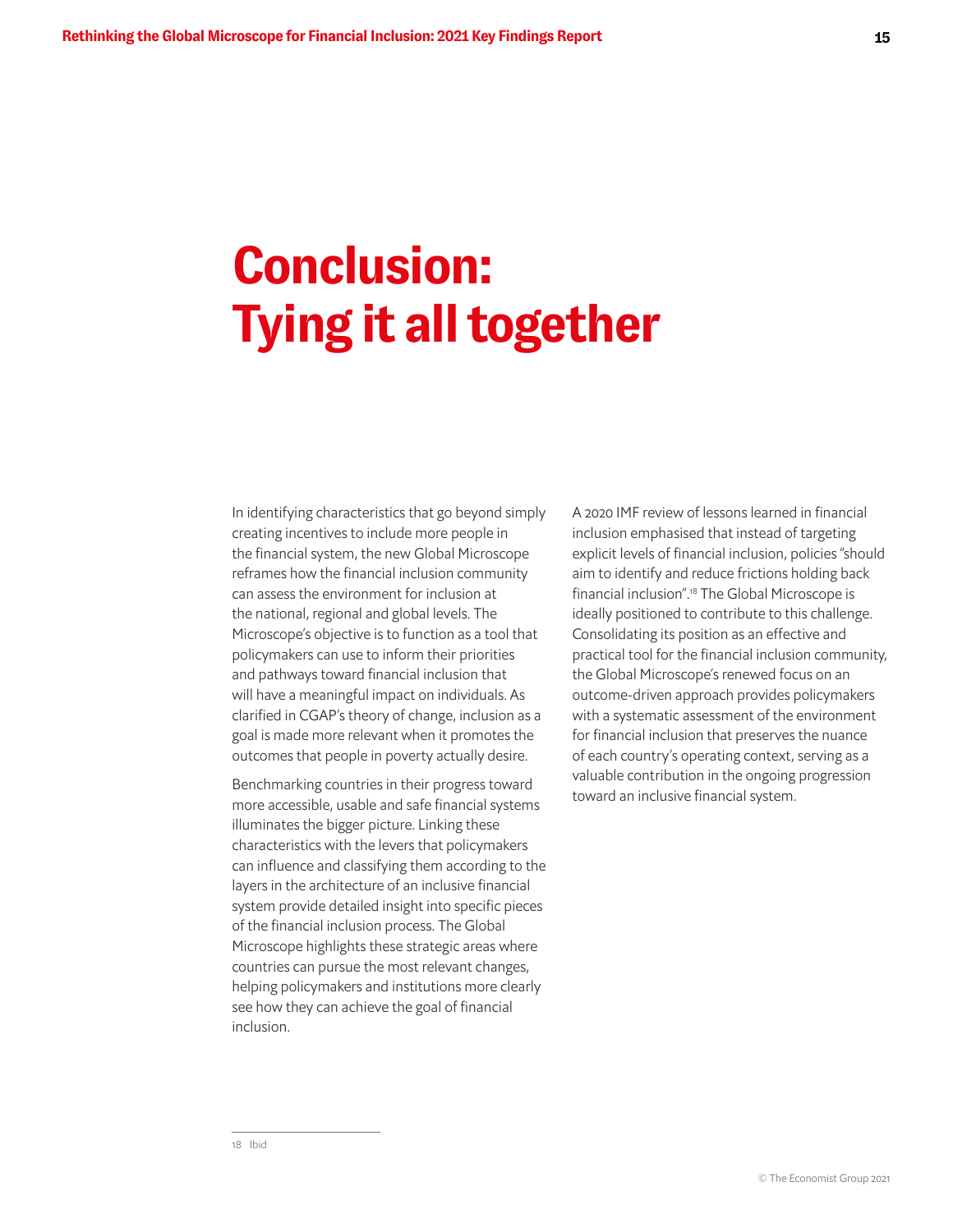While every effort has been taken to verify the accuracy of this information, Economist Impact cannot accept any responsibility or liability for reliance by any person on this report or any of the information, opinions or conclusions set out in this report. The findings and views expressed in the report do not necessarily reflect the views of the sponsor.